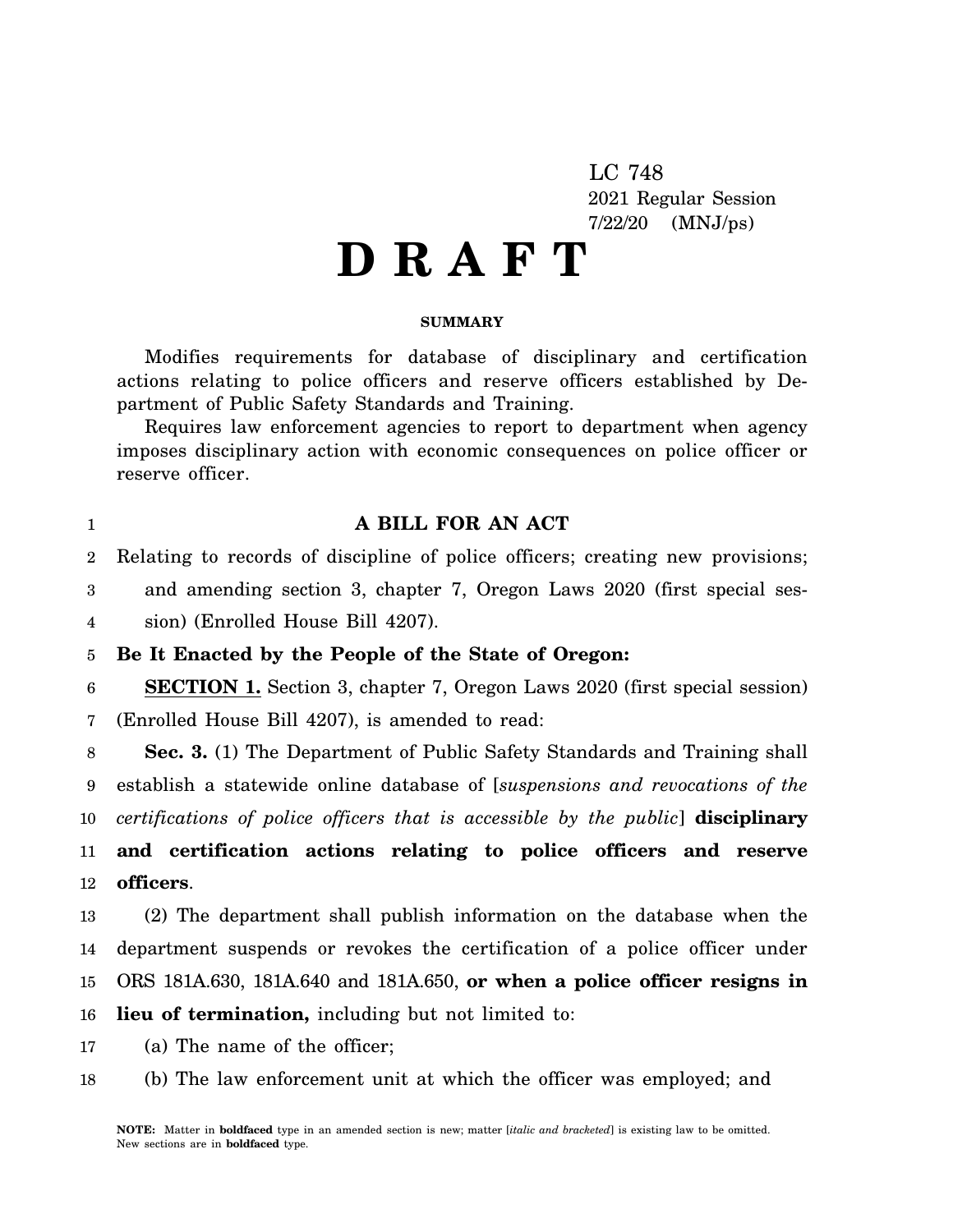### LC 748 7/22/20

1 2 (c) A description of the facts underlying the suspension [*or*]**,** revocation **or resignation**.

3 4 (3) The department shall publish the information required under subsection (2) of this section **by prominently posting the information on the**

5 **department's website for ease of public access** within 10 days after:

6 **(a) The resignation; or**

7

**(b) In the case of a suspension or revocation of certification:**

8 9 [*(a)*] **(A)** The time for filing an appeal of the department's decision under ORS 181A.650 has passed and no appeal has been filed; or

10 11 12 [*(b)*] **(B)** The decision of the department is appealed under ORS 181A.650 and the department's decision has been sustained by the Court of Appeals or the appeal has been dropped.

13 14 15 16 **(4)(a) Within 10 days after receiving a report of disciplinary action with economic consequences under section 3 of this 2021 Act, the department shall enter the information contained in the report in the database.**

17 18 19 20 **(b) If the disciplinary action with economic consequences is subject to arbitration before becoming final, the department shall make the report accessible only to law enforcement agencies until the arbitration process is complete and the disciplinary action becomes final.**

21 22 23 24 **(c) Notwithstanding paragraph (b) of this subsection, the department shall make a report available to the public before the arbitration process is complete and the disciplinary action becomes final when the public interest requires disclosure of the report.**

25 26 27 28 29 **(d) Within 10 days after the department receives notice under section 3 of this 2021 Act that the arbitration process is complete and the disciplinary action is final, the department shall publish the report by prominently posting the information on the department's website for ease of public access.**

30 31 [*(4)*] **(5) No later than September 1 of each year,** the department shall submit [*an annual*] **a** report to an appropriate committee of the Legislative

[2]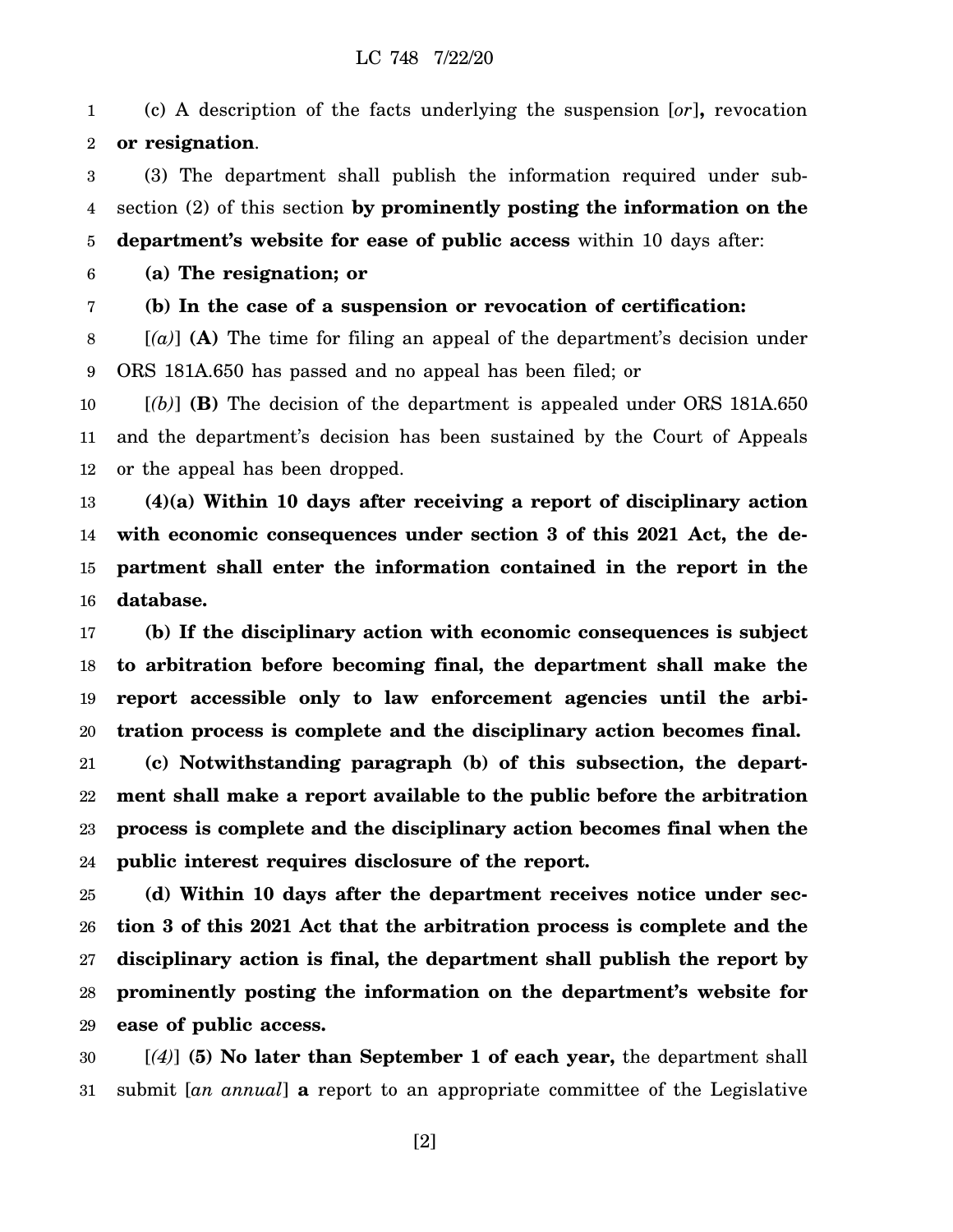1 2 Assembly summarizing and analyzing the data in the database. **The report must include, for the previous 12 months:**

3 4 5 **(a) The number of reports of disciplinary action with economic consequences received by the department under section 3 of this 2021 Act.**

6 7 **(b) Analysis of the types of misconduct that resulted in disciplinary action with economic consequences.**

8 9 **(c) Analysis of the types of discipline that were reversed in arbitration.**

10 11 **SECTION 2. Section 3 of this 2021 Act is added to and made a part of ORS 181A.355 to 181A.670.**

12 **SECTION 3. (1) As used in this section:**

13 14 15 16 17 **(a) "Disciplinary action with economic consequences" means a corrective or punitive action imposed by a law enforcement agency following an investigation into an officer's alleged misconduct that deprives the officer of pay, rank, accrued time or other pecuniary benefits.**

18 19 **(b) "Law enforcement agency" has the meaning given that term in ORS 181A.775.**

20 **(c) "Officer" means a police officer or reserve officer.**

21 22 23 24 25 **(2) Within 72 hours after a law enforcement agency imposes disciplinary action with economic consequences on an officer, the law enforcement agency shall send a report of the disciplinary action to the Department of Public Safety Standards and Training. The report must include:**

26 **(a) The name and rank of the officer;**

27 28 **(b) A description of the economic consequences resulting from the disciplinary action;**

29 30 31 **(c) A description of the reason for the disciplinary action; and (d) The current status of the disciplinary action and any related arbitration proceedings.**

[3]